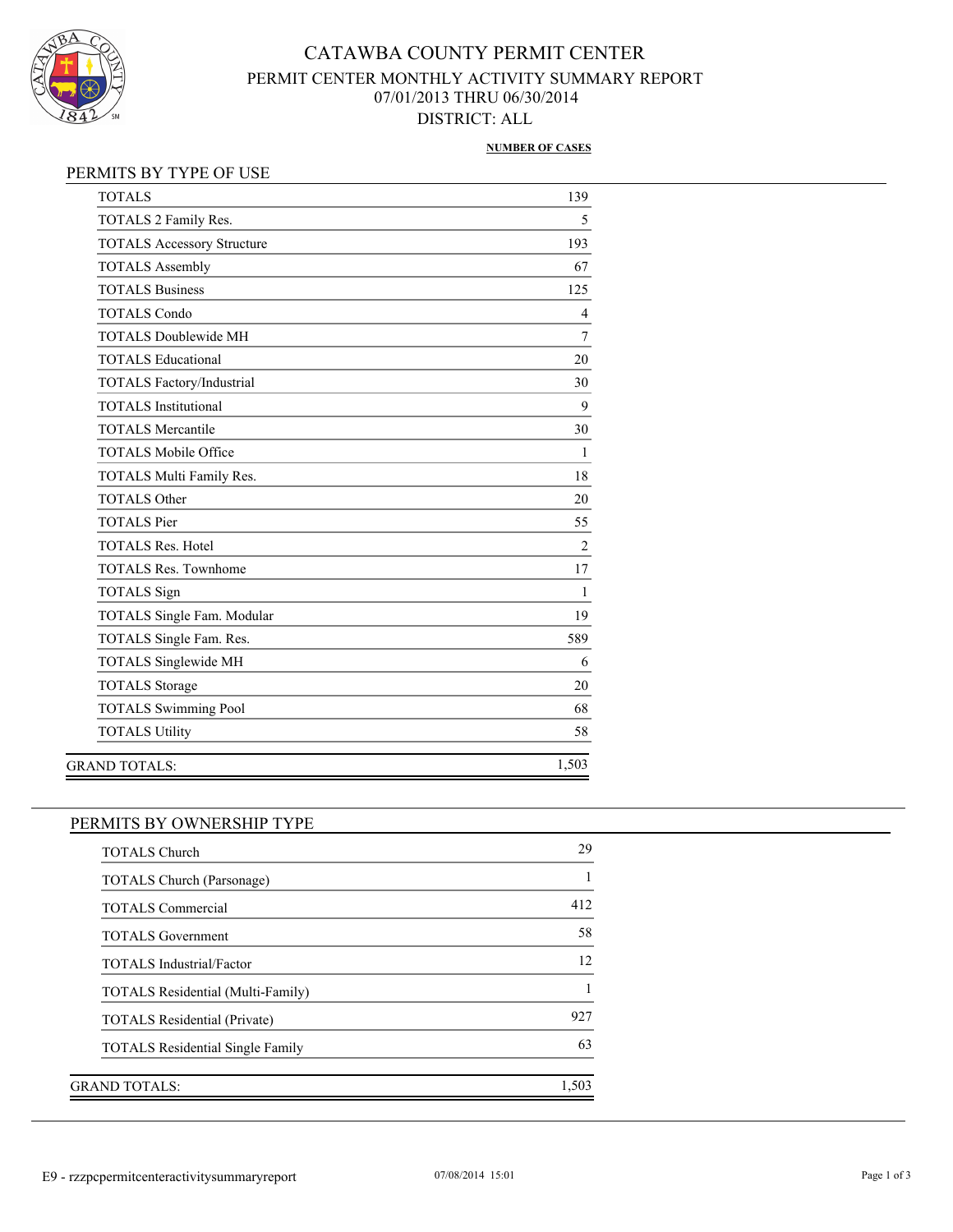

## CATAWBA COUNTY PERMIT CENTER PERMIT CENTER MONTHLY ACTIVITY SUMMARY REPORT 07/01/2013 THRU 06/30/2014 DISTRICT: ALL

#### **NUMBER OF CASES**

| PERMIT ISSUED                   |       |
|---------------------------------|-------|
| <b>TOTAL Building ISSUED</b>    | 1,351 |
| <b>TOTAL Electrical ISSUED</b>  | 3,271 |
| <b>TOTAL Mechanical ISSUED</b>  | 2,425 |
| <b>TOTAL Mobile Home ISSUED</b> | 47    |
| <b>TOTAL Plumbing ISSUED</b>    | 831   |
| <b>TOTAL Safety ISSUED</b>      | 105   |
| <b>TOTAL Sign ISSUED</b>        | 139   |
| <b>TOTAL TPI ISSUED</b>         | 3     |
| TOTAL PERMITS ISSUED:           | 8.172 |
|                                 |       |

Number of Violation cases entered for Building Inspections

| <b>CAPITAL FEES BY FEE TYPE</b>                |     |  |
|------------------------------------------------|-----|--|
| TOTAL 1" Water Connection/Tap Fee              | 1   |  |
| TOTAL 3/4" Water Connection/Tap Fee            | 18  |  |
| <b>GRAND TOTAL</b>                             | 19  |  |
|                                                |     |  |
| PLAN REVIEW TOTALS SUMMARY                     |     |  |
| <b>TOTALS Standard Plan Review</b>             | 516 |  |
| <b>GRAND TOTALS:</b>                           | 516 |  |
| PERMITS PLANNING & ZONING                      |     |  |
| TOTALS Zoning Authorization (NR)               | 55  |  |
| TOTALS Zoning Authorization (R)                | 460 |  |
| <b>GRAND TOTALS:</b>                           | 515 |  |
| FIRE MARSHAL'S OFFICE                          |     |  |
| <b>TOTALS Fire Construction</b>                | 37  |  |
| <b>GRAND TOTALS:</b>                           | 37  |  |
| Maximum Occupany Certificates Issued           |     |  |
| PERMITS BY WORK CLASS FOR ENVIRONMENTAL HEALTH |     |  |
| <b>TOTALS Abandonment</b>                      | 23  |  |
| <b>TOTALS Building Permit Related</b>          | 8   |  |
| <b>TOTALS Client Request</b>                   |     |  |